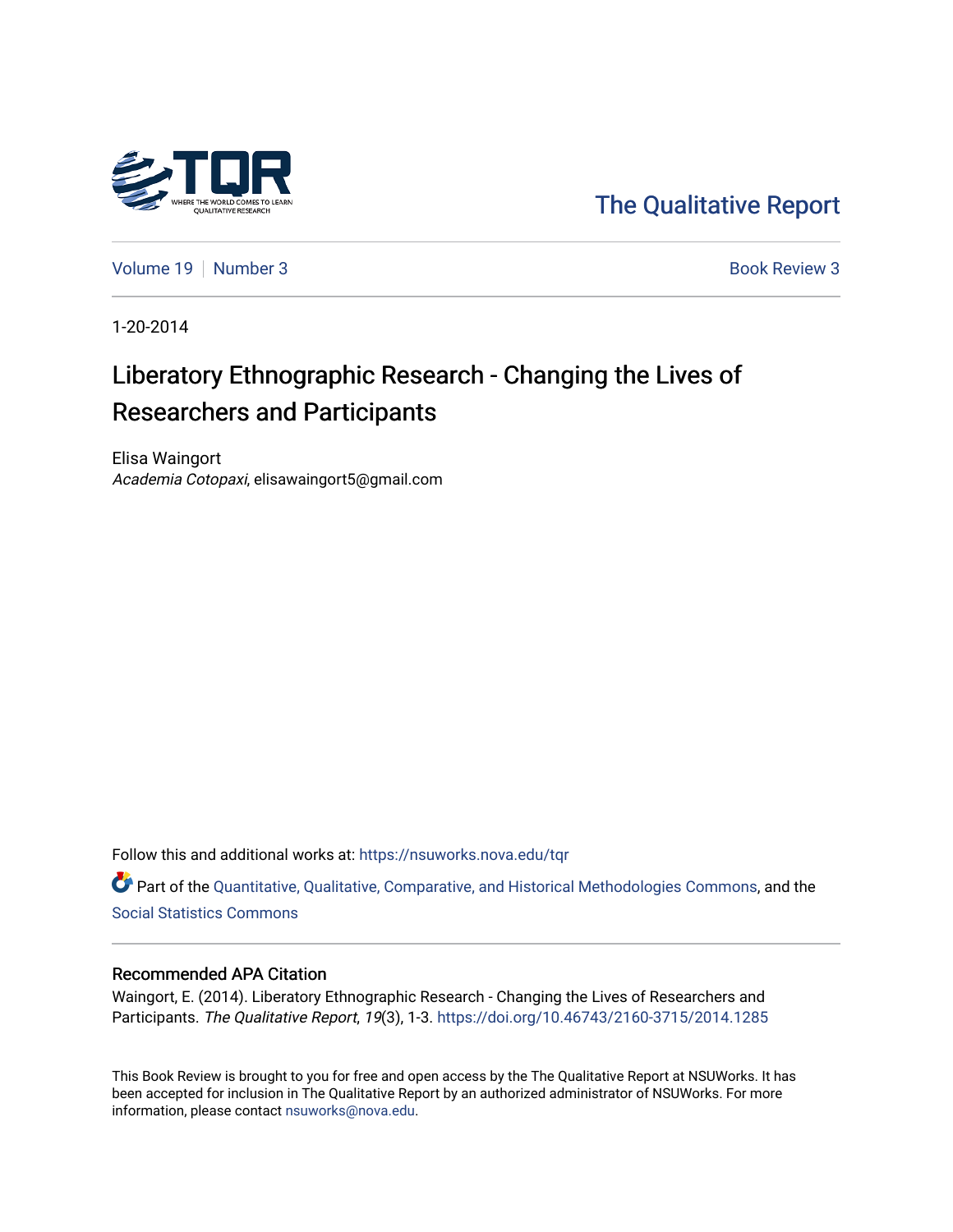

### Liberatory Ethnographic Research - Changing the Lives of Researchers and **Participants**

#### Abstract

In their book on participatory research, Aline Gubrium and Krista Harper provide a thorough look at various visual and digital tools that can be used in collaboration with traditionally oppressed communities to empower and change the course of their lives.

#### Keywords

Visual Research Methods, DigitalResearch Methods, Collaborative Research, Participatory Research, SocialChange, Liberatory

#### Creative Commons License



This work is licensed under a [Creative Commons Attribution-Noncommercial-Share Alike 4.0 License](https://creativecommons.org/licenses/by-nc-sa/4.0/).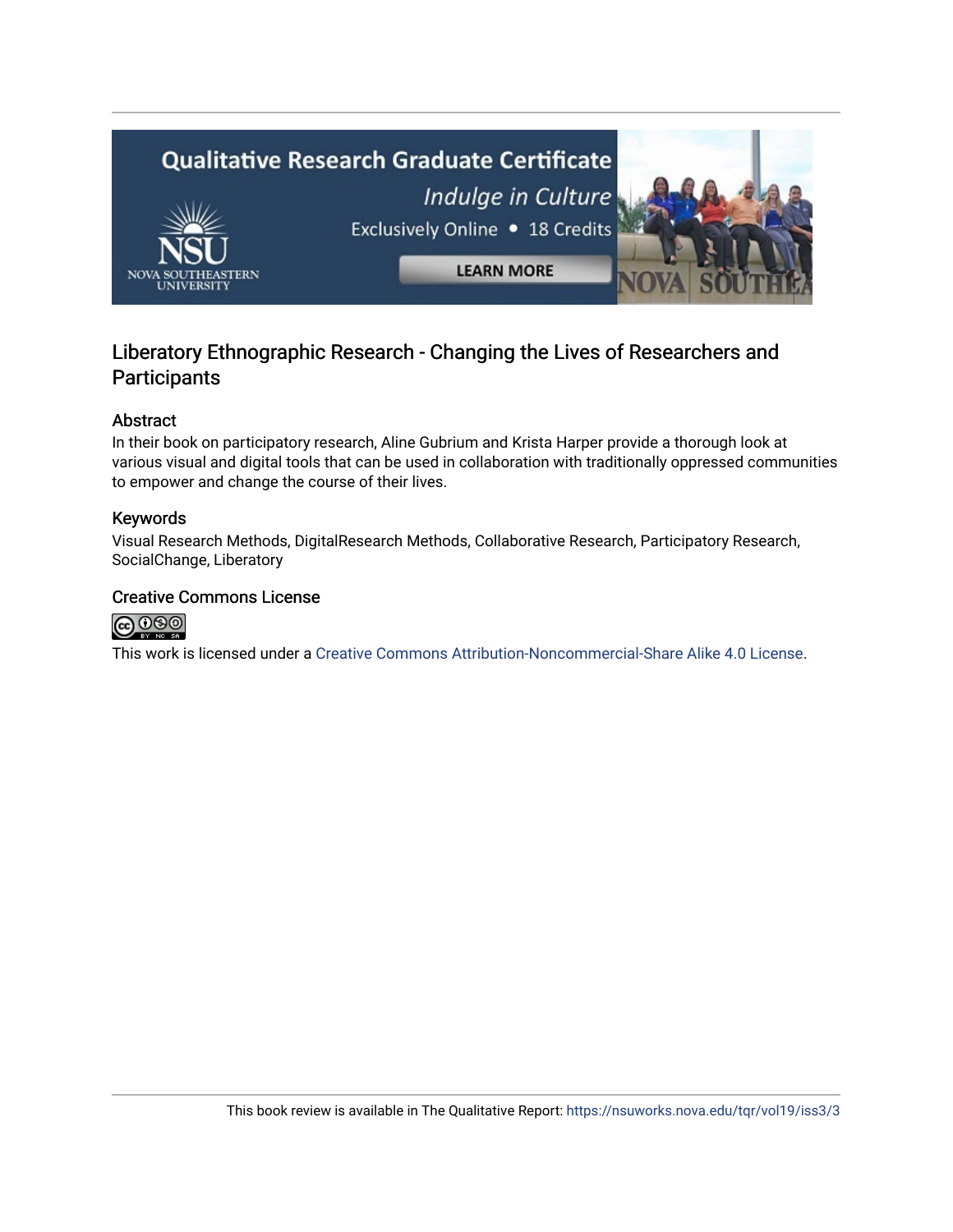

## **Liberatory Ethnographic Research – Changing the Lives of Researchers and Participants**

Elisa Waingort Academia Cotopaxi in Quito, Ecuador

*In their book on participatory research, Aline Gubrium and Krista Harper provide a thorough look at various visual and digital tools that can be used in collaboration with traditionally oppressed communities to empower and change the course of their lives. Keywords: Visual Research Methods, Digital Research Methods, Collaborative Research, Participatory Research, Social Change, Liberatory*

In this participatory frame, research is recast as an emancipatory process through which participants may reflect on problems and issues in their communities, with possibilities for growth as citizens, activists, and users of technologies. (Gubrium & Harper, 2013, p. 200)

It is with these final words that Aline Gubrium and Krista Harper sum up the purpose and intent of participatory action research (PAR) and community-based participatory research (CBPR): to re-form and reposition the subjects of research as active participants and coresearchers in their own right. The extent to which this happens depends on a number of variables but the possibilities inherent in this approach can be life changing for participants and researchers alike. The historical lessons learned from treating vulnerable research participants as merely objects of their own research have moved qualitative researchers to seek, or stumble upon in some cases, a different way of doing research. Gubrium and Harper acknowledge the criticism that research done *to* participants rather than *with* and *for* them is in need of reappraisal.

The multipronged critique of traditional ethnography – articulated by postcolonial, feminist, and postmodern scholars since the 1970's and 1980's – has pressed qualitative social scientists to reconsider earlier positivist approaches and the power imbalance inherent in fieldwork on and academic writing about historically oppressed groups. Engaged scholars have turned to participatory visual and digital methods as a means of responding to these varied intellectual critiques in their research practice. (Gubrium & Harper, 2013, p. 27)

Although there may be other methods that can be used in participatory research, the appeal and relative ease of use of visual and digital methods place the researcher and the participant on equal footing by dissolving the power differential that has traditionally existed between academics and non-academics.

*Participatory Visual and Digital Methods* is a must read for all novice and experienced researchers. The rapidly changing nature of visual and digital tools, including greater access through the Internet, is impacting how research is done, as well as who is doing the research. PAR and CBPR are changing the dynamics of the traditional relationship between the academic researcher and the subjects of the research. Many researchers have been experimenting with how to increase participants' involvement as co-researchers by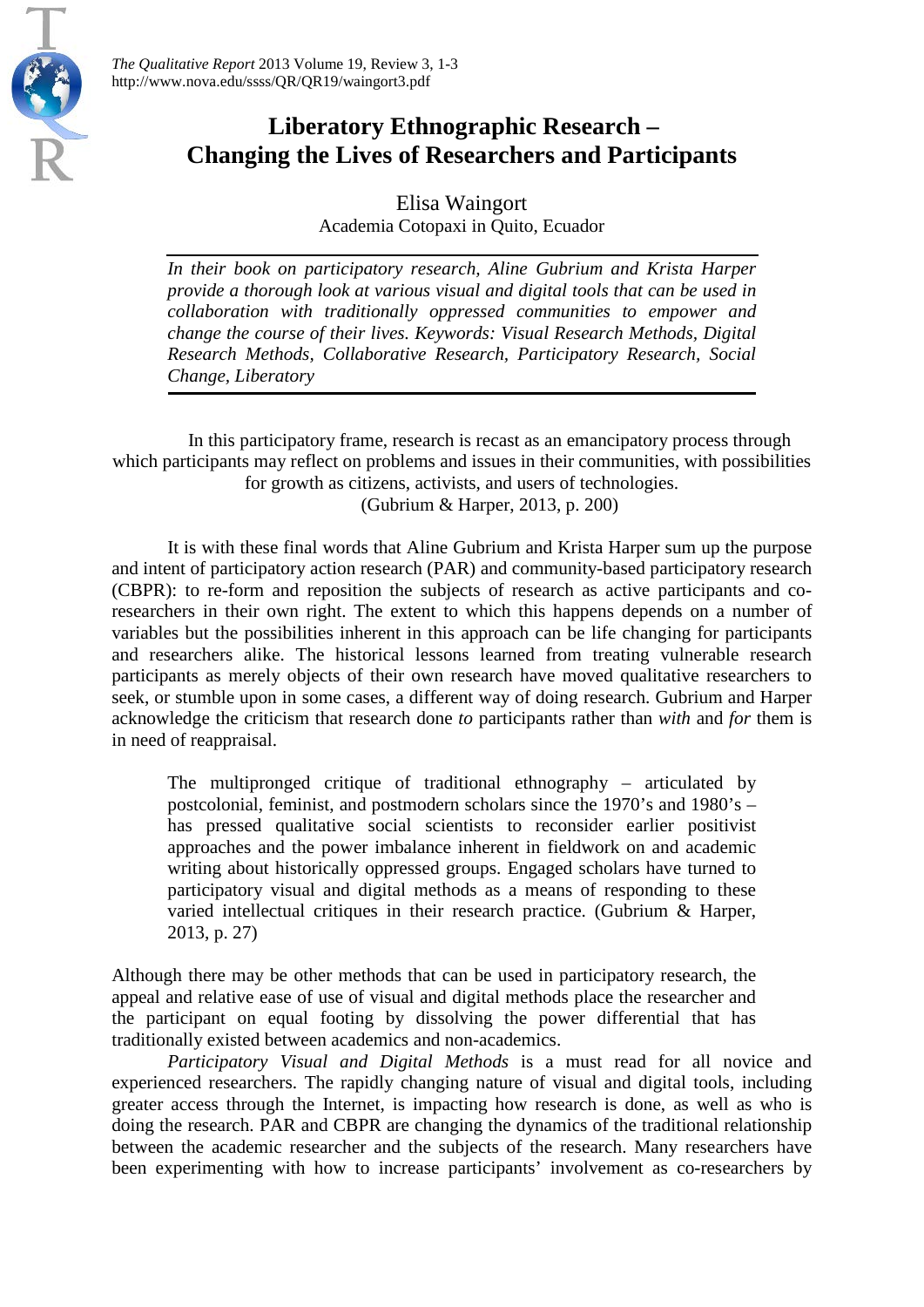"putting the methods literally in the hands of the participants themselves and allowing for greater access to social research knowledge beyond the academy" (Gubrium & Harper, 2013, p. 13).

The first two chapters, the Introduction and Participatory Visual and Digital Research in Theory and Practice, Gubrium and Harper give general yet useful background information about PAR and CBPR, setting the stage for the reader as she navigates the specificities of each digital or visual tool highlighted in subsequent chapters. Furthermore, Gubrium and Harper are extremely sensitive to the ethical issues surrounding digital research, which include traditional and new concerns that must be addressed to protect vulnerable participants and communities, by making this an important aspect of each chapter.

All of the chapters in this book thoughtfully and masterfully detail various visual and digital tools available to researchers - Photovoice, collaborative and participatory film and videomaking, digital storytelling, participatory GIS (PGIS), and participatory digital archives and exhibitions - then offers several case studies of how researchers have applied and adapted their research approach and tools to meet the needs of the participants and their own research goals. In order to stay true to the participatory and collaborative nature of PAR, some researchers have given up control to the research participants in order to create a truly collaborative project that impacts the individuals and communities involved.

The challenge of participatory data analysis is given its own chapter, Opening up Data Analysis, Writing, and Research Products*.* This chapter summarizes how researchers can use primary texts (representation, "what" questions), producer texts (production process, "how" questions), and audience texts (reception and performance, "why," "when," and "for whom" questions) [Gubrium & Harper, 2013] to imbue their research with a range of points of view from participants, and observers of the final product.

Some of the themes that run throughout this book are: the increasing use of digital tools in society including the disparity in access in some of the communities where collaborative research is being conducted and how this may impact PAR; new and old ethical considerations in this type of research; the extent of participant involvement; the need to educate IRB on the importance and purpose of PAR and CBPR; and the issue of who produces and owns the knowledge in a research project. Since PAR, as a methodology originating in ethnography, is concerned with collaboration between the researcher and the participants, "researchers consciously choose participatory visual methods so that members of oppressed groups may challenge dominant representations and make themselves seen and heard" (Gubrium & Harper, 2013, p. 34). In PAR research, participants become "codesigners, co-investigators, co-analysts, and co-producers of knowledge" (Gubrium & Harper, 2013, p. 43) in collaboration with the researcher.

*Participatory Visual and Digital Methods* thoroughly addresses the multiplicity of issues that must be considered by researchers when attempting a PAR project. The most controversial of these issues has to do with the construction and dissemination of knowledge. How important is it for the researcher to collaborate with the participants? How involved do the participants want to be in the research process? What are the issues of privacy that must be considered so that the participants are not placed in danger when revealing sensitive data? And, as the authors warn, if the digital tool does not enhance the research process and potential outcomes, then it's best not to use it. PAR also requires careful considerations of consent throughout the research process, not just at the outset. Finally, the researcher must be committed to a social change activist approach in order to engage in PAR.

The examples of successful projects documented in this book demonstrate that this kind of research is worth pursuing. I have been motivated to rethink my own research both inside and outside the classroom, in order to find ways to include students and teachers, respectively as co-researchers.